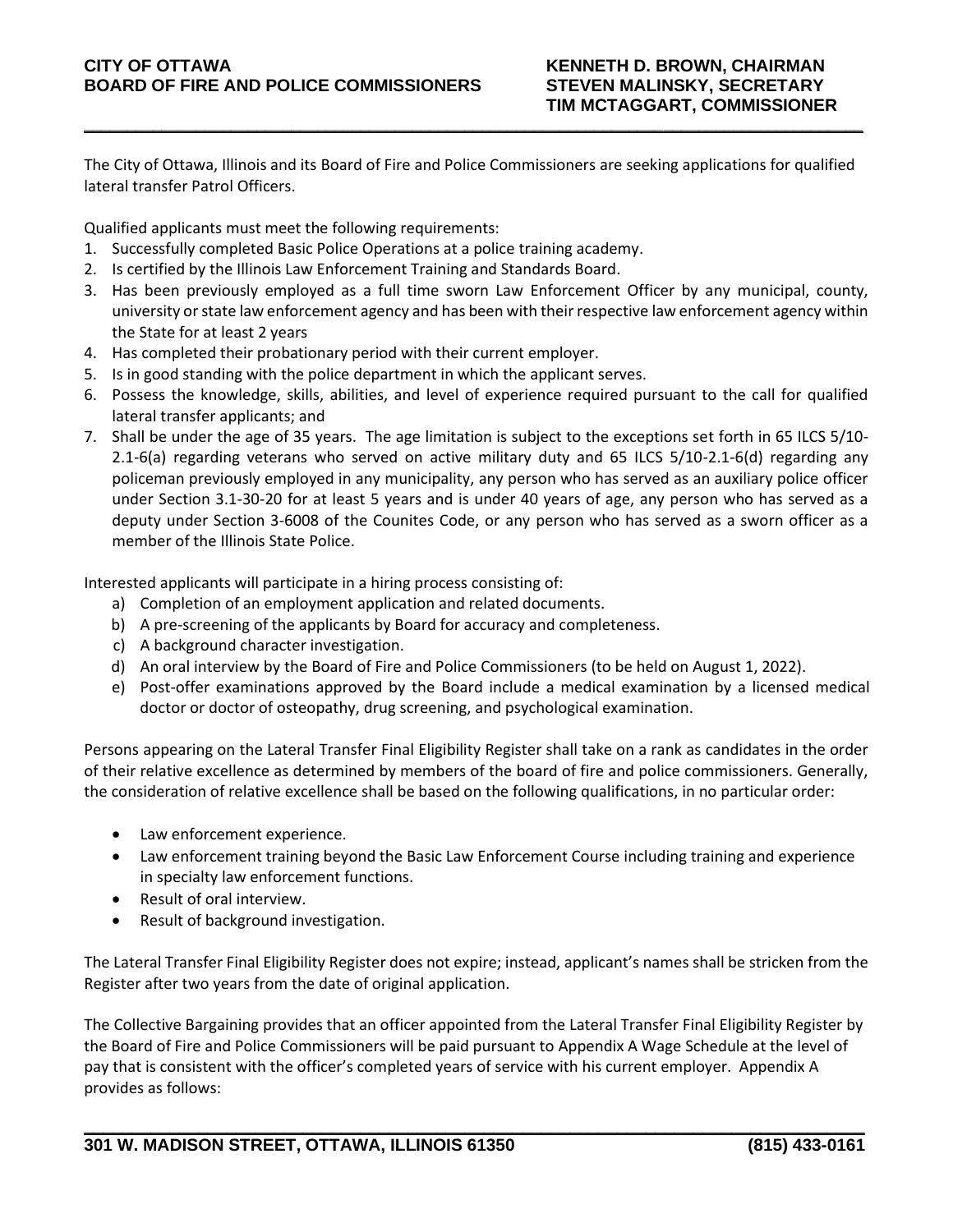| 2 up to 4 years of service-  | (564, 942.13)   |
|------------------------------|-----------------|
| 4 up to 6 years of service-  | ( \$66, 681.73) |
| 6 up to 10 years of service- | (568, 412.13)   |
| 10 or more years of service- | (569, 858.28)   |

Subsequent "Years of Service" are to be computed as follows:

1. Commencing from the date of employment with the City of Ottawa Police Department to the current fiscal year (May 1), if employee has six (6) months or more of service it shall be counted as one additional year of service in terms of Appendix A Wage Schedule; if less than 6 months, it shall be counted as zero (0) additional years of service in terms of Appendix A Wage Schedule.

**\_\_\_\_\_\_\_\_\_\_\_\_\_\_\_\_\_\_\_\_\_\_\_\_\_\_\_\_\_\_\_\_\_\_\_\_\_\_\_\_\_\_\_\_\_\_\_\_\_\_\_\_\_\_\_\_\_\_\_\_\_\_\_\_\_\_\_\_\_\_\_\_\_\_\_\_\_\_\_\_\_\_\_\_\_\_\_\_\_\_**

2. Once the original computation is made, each fiscal year (May 1) thereafter shall be counted as an additional year of service in terms of Appendix A Wage Schedule.

Maximum Training hours accepted for a Lateral Transfer will be set at 560 hours unless current approved certifications are submitted and approved. Attached is the List of Approved Certifications Hours which can be submitted for approval. Training Hour pay incentives will follow the guidelines as written in the CBA.

An officer appointed from the Lateral Transfer Final Eligibility Register

- 1. Will start at Year 1 vacation leave (Article 13). Vacation amounts going forward will apply to the years of service as they are earned with the City of Ottawa not the years of total service.
- 2. Will start with no seniority regardless of years of previous service at another department.
- 3. Will start with no longevity regardless of the years of previous service at another department.
- 4. All Lateral hires will have a one (1) year probation period.

Applications are available at [www.cityofottawa.org](http://www.cityofottawa.org/) or at City Hall, 301 W. Madison St., Ottawa, IL 61350. **Applications must be returned to the Board of Fire and Police Commissioners, 301 West Madison Street, Ottawa, Illinois 61350 no later than 4:30 p.m. on July 25, 2022.** Oral interviews will be held on August 1, 2022.

The Board of Fire and Police Commissioners considers application for all positions without regard to race, color, religion, creed, gender, national origin, age, disability, sexual orientation, citizenship status, genetic information or any other legally protected status.

**\_\_\_\_\_\_\_\_\_\_\_\_\_\_\_\_\_\_\_\_\_\_\_\_\_\_\_\_\_\_\_\_\_\_\_\_\_\_\_\_\_\_\_\_\_\_\_\_\_\_\_\_\_\_\_\_\_\_\_\_\_\_\_\_\_\_\_\_\_\_\_\_\_\_\_\_\_\_\_\_\_\_**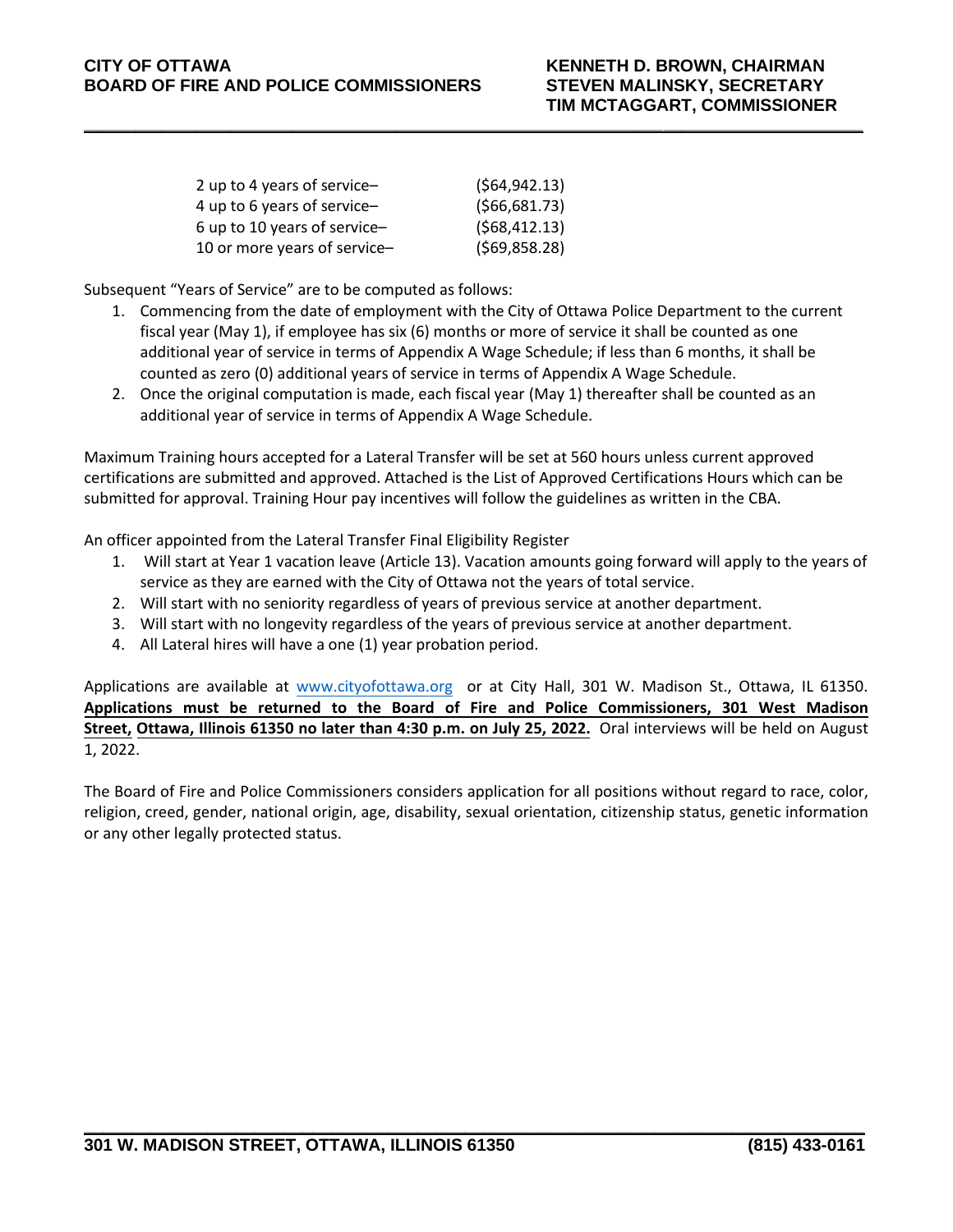

**Board of Fire & Police Commissioners City of Ottawa, Illinois 301 W. Madison Street Ottawa, IL 61350 Phone: 815-433-0161 [www.cityofottawa.org](http://www.cityofottawa.org/)**



# **LATERAL TRANSFER POLICE OFFICER APPLICATION**

The City of Ottawa accepts for employment and promotes its employees without regard to perceived or actual race, color, religion, sex, national origin, sexual orientation, age, marital status, military status, physical or mental handicap unrelated to ability to perform the essential job functions or any other status or class protected by federal, state, or local law. The City of Ottawa bases its hiring practices and promotions on merit, experience, education and other qualifications applied to all applicants and in accordance with the principles of equal employment opportunity and as required by any other applicable federal, state, or local law. The City of Ottawa complies with the American with Disabilities Act (ADA). Persons needing accommodations in the recruitment process should notify the Fire and Police Commission through City Hall in advance.

All information contained in or connected with this application will be considered personal and confidential and used only in conjunction with your possible employment by the City of Ottawa.

See the "Required Documents and Application Checklist" on page 3 in this document for complete application instructions. Please furnish us with complete information as outlined in the online application and this supplemental application. For this document, please print in black ink.

Read every question carefully and answer each question accurately. An applicant may be disqualified from further processing if he/she intentionally makes a false statement of a material fact, practices or attempts to practice any deception or fraud in his/her applications, or examination for appointment. Any false statements on this application will be considered sufficient cause for dismissal. Any misrepresentation on this application whether actual or by omission may disqualify you for consideration of employment by the City of Ottawa.

### THIS FORM IS A PART OF THE EXAMINATION PROCESS AND MUST BE COMPLETED IN ITS ENTIRETY and ALL REQUIRED DOCUMENTS MUST BE ATTACHED UPON SUBMISSION.

See the Minimum Qualifications. You cannot be considered for the position unless you meet these requirements.

Any questions concerning the employment process should be directed to the City of Ottawa Police Department, 301 W. Lafayette Street, Ottawa, IL 61350; 815-433-2131.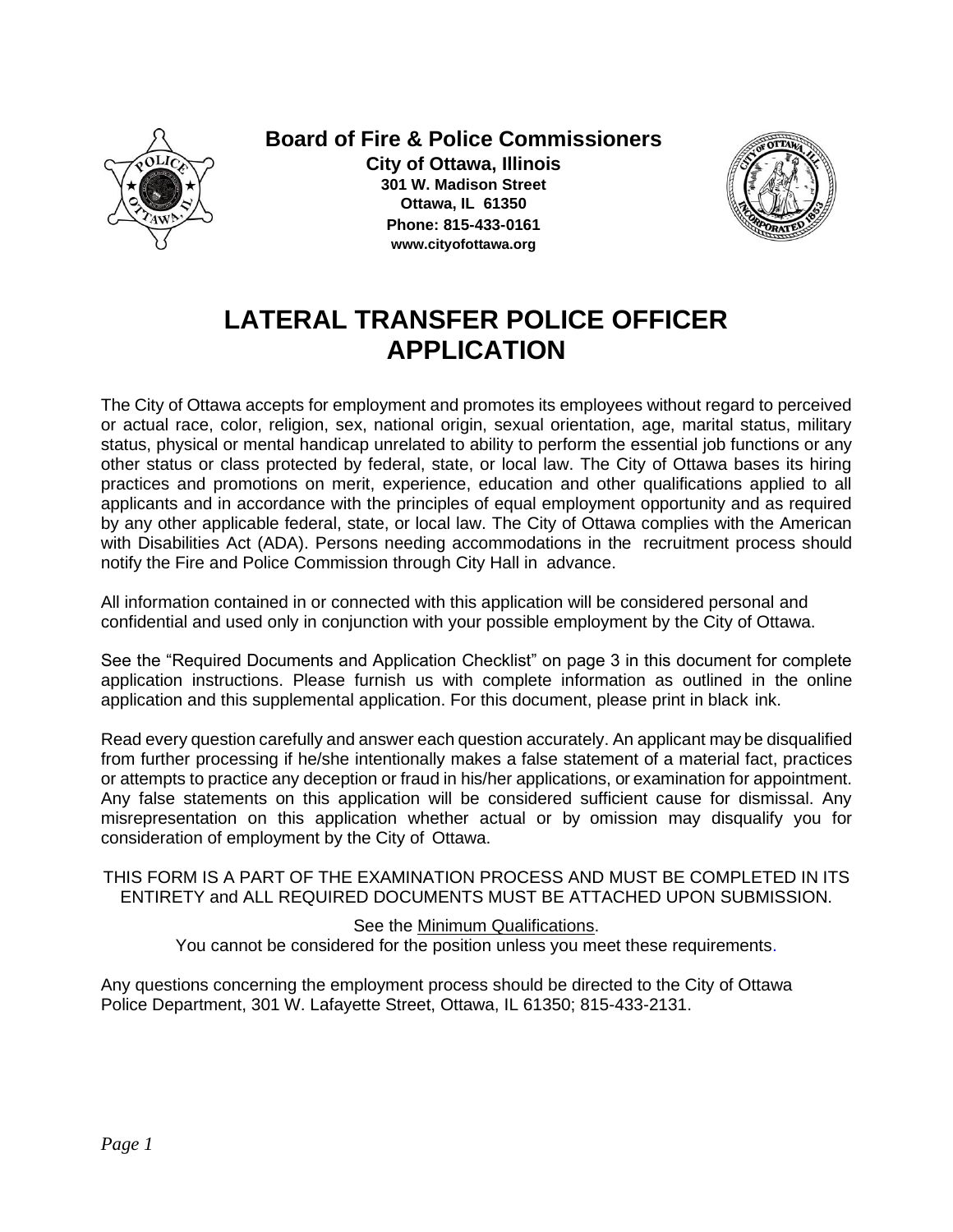### **Minimum Requirements and Qualifications**

Applicants for lateral transfer Police Officer appointments must meet the following minimum qualifications and requirements at the time of application:

- Have been employed, whether currently or in the past, for at least (2) years as a full-time, nonprobationary, sworn law enforcement officer by a Federal, State, County or local law enforcement agency. Applicants must be in good standing with the agency in which they served. (Part-time certification as a law enforcement officer does not meet this requirement.)
- Confirmed status as a sworn municipal police officer, Illinois state trooper or county sheriff's deputy who possess State of Illinois certification by the Illinois Law Enforcement Training and Standards Board. (Part-time certification as a law enforcement officer does not meet this requirement.)
- United States citizen.
- Individuals must be at least 23 years old.
- $\bullet$ Education – Must possess a high school diploma or equivalent.
- Experience Current status as a Police Officer for two (2) years including the completion of a probationary period and currently in good standing in the Police Department in which the person serves or in laid-off status due to financial restraints only. Also, must possess substantially equivalent skills and abilities as a current City of Ottawa Police Officer.
- Valid Driver's License.
- Must agree to comply with all requirements of the position and have the ability, to pass all examination and training requirements.
- *Ability to furnish upon request*, a copy of the following, to the extent applicable: a resume; professional licenses; training certificates; documents confirming work experience; birth certificate; high school diploma or GED certificate; transcripts of higher learning; naval or military service board and discharge papers (DD-214/Copy 4); last two employee evaluations; two police reports demonstrating best work and any other employment related material as requested or required.

### **Selection Process**

### **Each phase of the process is pass / fail and required to proceed to the next.**

- Review of application materials.
- Background Investigation
- Interview
- Post-offer examinations, including but not limited to: a psychological assessment; medical examination; and drug screening.

### **Lateral Eligible Police Officer Candidate Pool**

- A lateral transfer Police Officer candidate pool will be established from qualified applicants that submit the required application materials by the application deadline.
- Inclusion in the lateral transfer candidate pool shall be based upon the relative excellence of the applicants.
- The candidate list of lateral transfer Police Officers will be maintained by the Fire and Police Commission
- In the event that the selection process identifies applicants who have certain knowledge, skills and abilities that make those applicants more desirable for the position sought to be filled, the Board of Fire and Police Commissioners may choose to appoint those applicants.
- Applications will be valid for two years from the date of acceptance by the City of Ottawa. Such applications for lateral transfer will be accepted as needed and determined by the City of Ottawa.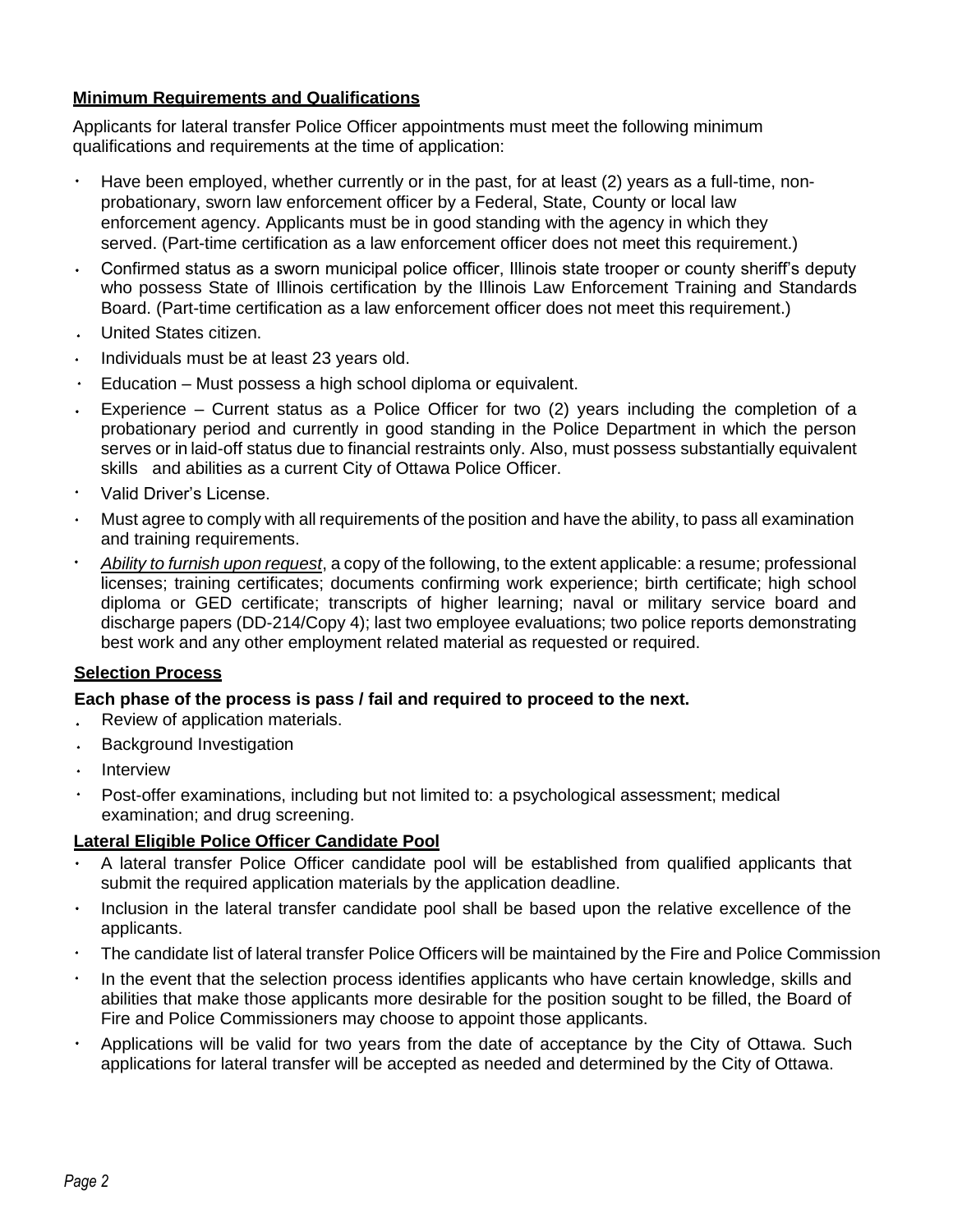### **REQUIRED DOCUMENTS & APPLICATION CHECKLIST**

The following is a checklist to ensure you complete the Application Packet as required and attach and return copies of all required certificates and other documentation. This form should be submitted with the documentation.

- Download the **Employment Application** at www.cityofottawa.org and include **resume** in the application
- Submit this completed application packet to the City of Ottawa, Board of Fire and Police Commission, 301 W. Madison Street, Ottawa, Illinois 61350 including the following required documents:
	- o Photocopy of certificate issued by the State of Illinois Law Enforcement Training and Standards Board verifying completion of the Law Enforcement Basic Training Course
	- o Photocopy of Driver's License
	- o Disqualification Statement
	- o Acknowledgement and General Release of All Claims Form
	- o Authorization to Release Information Form
	- o Consumer Disclosure and Authorization Form
	- o Data Collection Form (optional)

### **Applicants submitting incorrect or insufficient proof or incomplete applications will be automatically disqualified from employment consideration.**

**Internal Use Only**

**Ottawa City Hall Staff Initials: Date and Time Received:**

### **COMPLETE & RETURN THE FOLLOWING PAGES; ATTACH ALL REQUIRED FORMS & DOCUMENTS**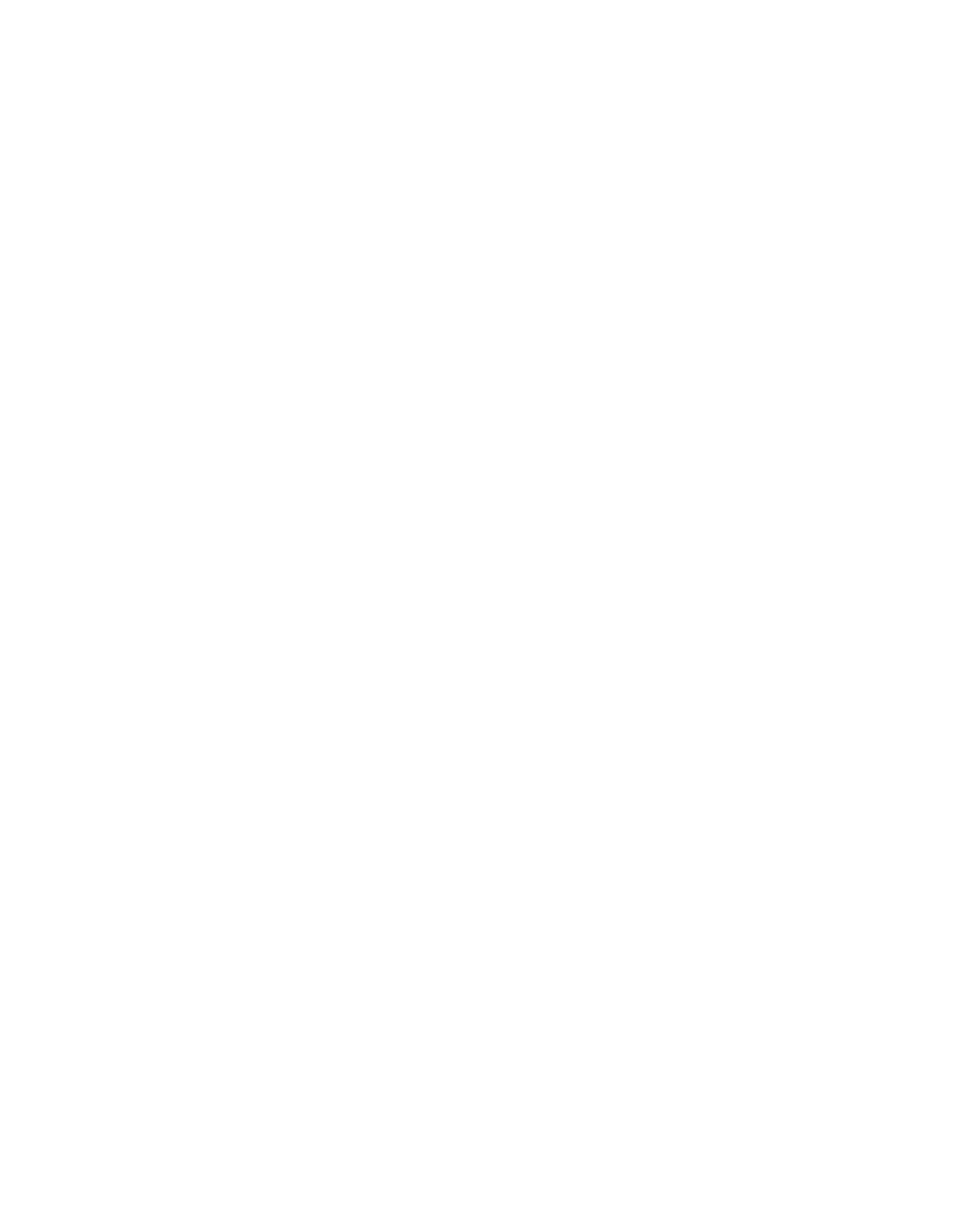Date:

| Name                                                                                                                                                                                                                           |                 |                                                                                                                                                                                                                               |      |                                     |                      |
|--------------------------------------------------------------------------------------------------------------------------------------------------------------------------------------------------------------------------------|-----------------|-------------------------------------------------------------------------------------------------------------------------------------------------------------------------------------------------------------------------------|------|-------------------------------------|----------------------|
| Last                                                                                                                                                                                                                           |                 | First                                                                                                                                                                                                                         |      |                                     | Middle               |
| Address                                                                                                                                                                                                                        | Number & Street |                                                                                                                                                                                                                               | City | State                               | Zip                  |
|                                                                                                                                                                                                                                |                 | Home Phone Number ( and ) and Cell Phone Number ( and )                                                                                                                                                                       |      |                                     |                      |
|                                                                                                                                                                                                                                |                 |                                                                                                                                                                                                                               |      |                                     |                      |
| Are you a U.S. Citizen?                                                                                                                                                                                                        |                 |                                                                                                                                                                                                                               |      |                                     | $NO$ $NO$            |
|                                                                                                                                                                                                                                |                 | Are you eligible to participate in the Police Pension Fund – Municipalities 500,000 and under?                                                                                                                                |      | <b>YES</b>                          | NO NO                |
| Do you have a valid driver's license?                                                                                                                                                                                          |                 |                                                                                                                                                                                                                               |      | $YES$ <sub>----</sub>               |                      |
| Do you meet the minimum requirements for this position?                                                                                                                                                                        |                 |                                                                                                                                                                                                                               |      | <b>YES</b>                          |                      |
|                                                                                                                                                                                                                                |                 | Are you certified as a Law Enforcement Officer by the Illinois Law Enforcement Training & Standards Board?                                                                                                                    |      |                                     |                      |
| If YES, provide date of certification: Network and Security Assembly Provided at the Material Assembly                                                                                                                         |                 |                                                                                                                                                                                                                               |      | $YES$ <sub><math>\_\_\</math></sub> |                      |
| Do you meet the education requirements of this position?                                                                                                                                                                       |                 |                                                                                                                                                                                                                               |      | $YES$ <sub>---</sub>                | $NO$ NO              |
| Do you meet the work experience requirements of this position?                                                                                                                                                                 |                 |                                                                                                                                                                                                                               |      |                                     |                      |
| Do you hold a valid Firearms Owners ID [FOID] card?                                                                                                                                                                            |                 |                                                                                                                                                                                                                               |      | $YES$ <sub>-----</sub>              |                      |
| Number: Number and the state of the state of the state of the state of the state of the state of the state of the state of the state of the state of the state of the state of the state of the state of the state of the stat |                 | Expiration:                                                                                                                                                                                                                   |      |                                     |                      |
|                                                                                                                                                                                                                                |                 | <b>EDUCATION</b>                                                                                                                                                                                                              |      |                                     |                      |
|                                                                                                                                                                                                                                |                 |                                                                                                                                                                                                                               |      |                                     |                      |
|                                                                                                                                                                                                                                |                 | <b>PERSONAL HISTORY AND CONVICTION INFORMATION (for background investigation purposes)</b>                                                                                                                                    |      |                                     |                      |
|                                                                                                                                                                                                                                |                 | You are not obligated to disclose criminal history records that have been sealed, impounded, or expunged.                                                                                                                     |      |                                     |                      |
|                                                                                                                                                                                                                                |                 | List all names or aliases you have used, or have been known by _                                                                                                                                                              |      |                                     |                      |
|                                                                                                                                                                                                                                |                 |                                                                                                                                                                                                                               |      |                                     |                      |
|                                                                                                                                                                                                                                |                 |                                                                                                                                                                                                                               |      |                                     |                      |
|                                                                                                                                                                                                                                |                 | Have you ever had a driver's license in any other state? YES_____NO_____If YES, where? _______________________                                                                                                                |      |                                     |                      |
|                                                                                                                                                                                                                                |                 | Has your license ever been suspended or revoked, or have you ever been issued a judicial driving permit?                                                                                                                      |      |                                     |                      |
|                                                                                                                                                                                                                                |                 |                                                                                                                                                                                                                               |      | $YES$ <sub>______</sub>             | $NO$ <sub>____</sub> |
|                                                                                                                                                                                                                                |                 | If YES, please explain experience and the set of the set of the set of the set of the set of the set of the set of the set of the set of the set of the set of the set of the set of the set of the set of the set of the set |      |                                     |                      |
|                                                                                                                                                                                                                                |                 | Have you ever been convicted of a felony or misdemeanor in any jurisdiction?                                                                                                                                                  |      |                                     | NO <sub>2</sub>      |
| If YES, provide the following information for all convictions:                                                                                                                                                                 |                 |                                                                                                                                                                                                                               |      |                                     |                      |
| Date of Offense                                                                                                                                                                                                                | Jurisdiction    | Type of Offense                                                                                                                                                                                                               |      |                                     | Disposition of Case  |
|                                                                                                                                                                                                                                |                 |                                                                                                                                                                                                                               |      |                                     |                      |
|                                                                                                                                                                                                                                |                 |                                                                                                                                                                                                                               |      |                                     |                      |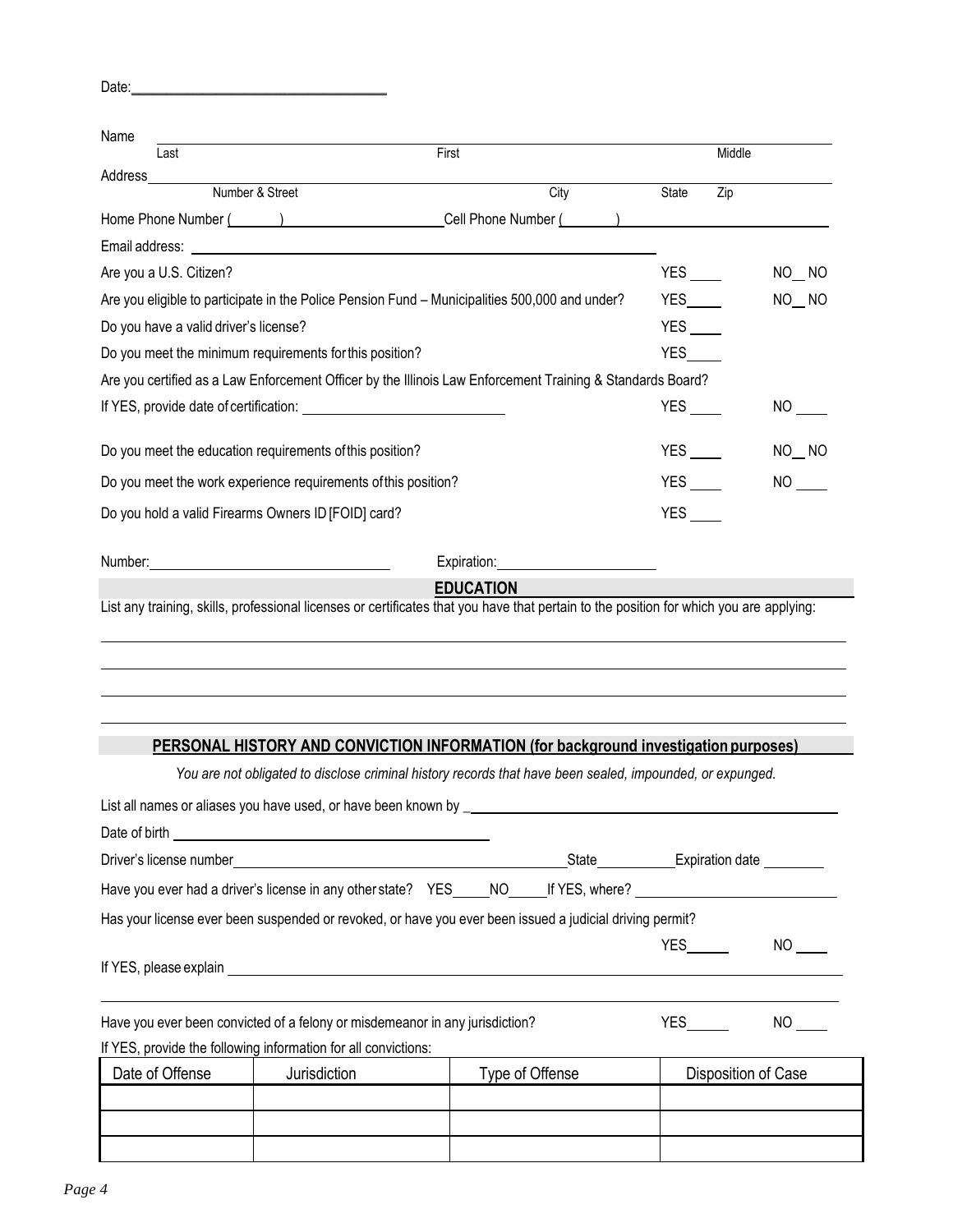| Have you ever been placed on probation?                                            | YES.  | NO.   |
|------------------------------------------------------------------------------------|-------|-------|
| If YES, explain:                                                                   |       |       |
| Have you ever been the respondent or named in an order of protection in any state? | YES – | NO.   |
| If YES, explain:                                                                   |       |       |
| Have you ever used marijuana or any illegal drug?                                  | YES.  | NO DI |
| Have you ever been involved with the sale and/or distribution of illegal drugs?    | YES   | NO L  |
| If the answer to either of these questions is YES, explain:                        |       |       |

List all traffic convictions and accidents you have been involved in during the last seven (7) years:

| Date of Incident | Jurisdiction | Type of Offense | Disposition of Case |
|------------------|--------------|-----------------|---------------------|
|                  |              |                 |                     |
|                  |              |                 |                     |
|                  |              |                 |                     |
|                  |              |                 |                     |
|                  |              |                 |                     |

## **LIST ALL ADDRESSES FOR THE PAST TEN (10) YEARS IN CHRONOLOGICAL ORDER**

| Address |                 |      |              |     |            |
|---------|-----------------|------|--------------|-----|------------|
|         | Number & Street | City | State        | Zip | Date range |
| Address |                 |      |              |     |            |
|         | Number & Street | City | State        | Zip | Date range |
| Address |                 |      |              |     |            |
|         | Number & Street | City | <b>State</b> | Zip | Date range |
| Address |                 |      |              |     |            |
|         | Number & Street | City | <b>State</b> | Zip | Date range |
| Address |                 |      |              |     |            |
|         | Number & Street | City | <b>State</b> | Zip | Date Range |

### **EMPLOYMENT HISTORY**

| Have you ever received formal discipline during your employment as a law enforcement officer, such as written reprimands,              |            |       |
|----------------------------------------------------------------------------------------------------------------------------------------|------------|-------|
| suspension, etc.?                                                                                                                      | <b>YES</b> | NO.   |
| If "YES", please attach a separate sheet with explanation for each incident, including the emplover's name and<br>dates of occurrence. |            |       |
| Have you ever been discharged or forced to resign from any employment?                                                                 | <b>YES</b> | NO NO |
| If "YES", please attach a separate sheet with explanation for each incident, including the employer's name and<br>date of occurrence.  |            |       |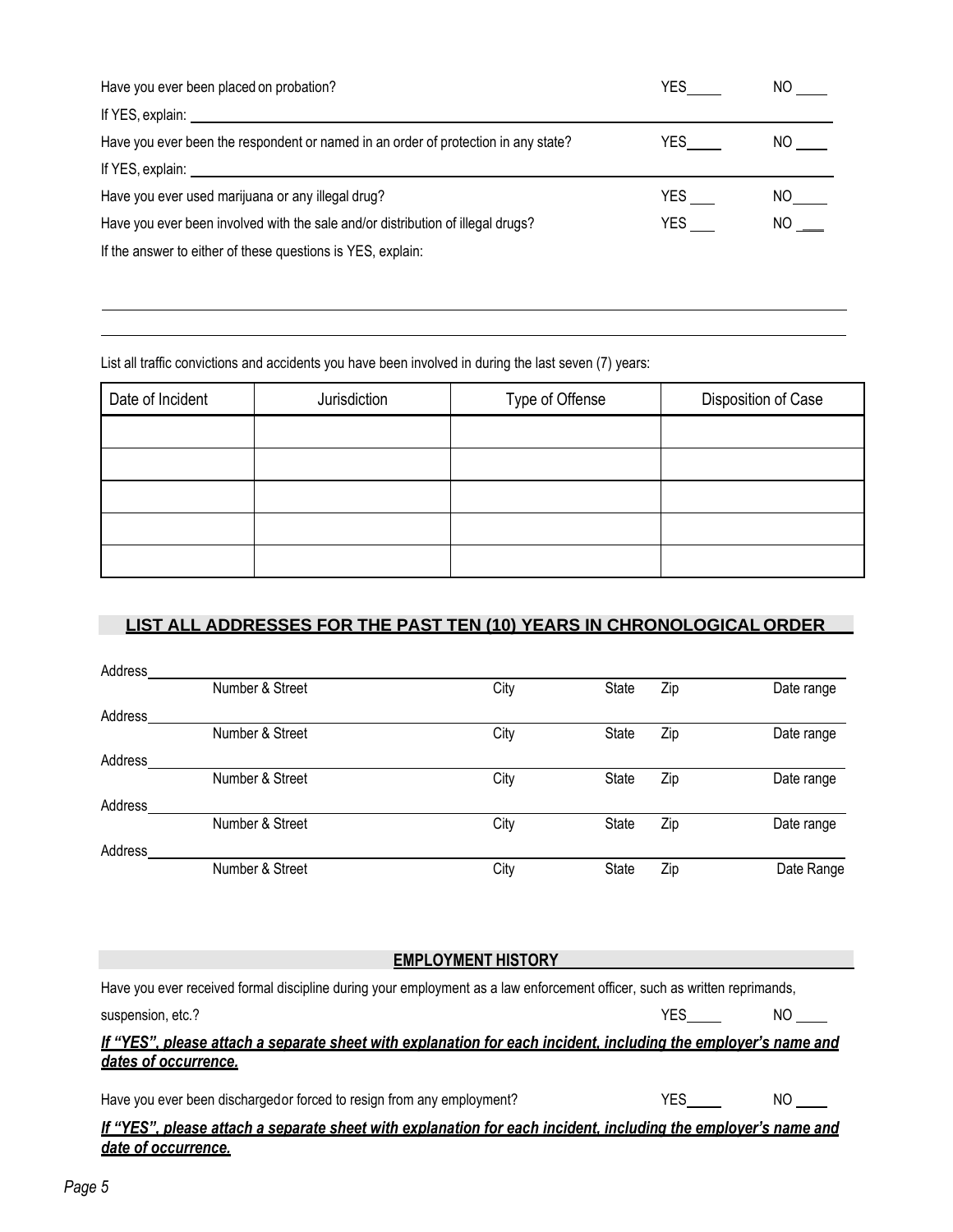### **AREAS of POLICE EXPERIENCE**

Describe all duty and specialty assignments in your police career, such as traffic, investigations, narcotics, community relations / crime prevention, training of officers, patrol, administration, public education, or other law enforcement areas. Note the duration of each assignment and where held. Please give reasons for transfers or reassignments.

| <b>POLICE WORK HISTORY</b>                                                                                                                                                 |               |              |  |
|----------------------------------------------------------------------------------------------------------------------------------------------------------------------------|---------------|--------------|--|
| Do you have full-time police experience in a city, county, or state agency and have you completed two years of service including the<br>probationary period?<br>$\Box$ Yes |               | $\square$ No |  |
| If yes, please indicate where and dates of service:                                                                                                                        |               |              |  |
|                                                                                                                                                                            |               |              |  |
|                                                                                                                                                                            |               |              |  |
| Were you given a psychological examination for any police officer position?                                                                                                | $\square$ Yes | $\Box$ No    |  |
| If yes, please indicate for which department(s):                                                                                                                           |               |              |  |
| Were you given a polygraph for any police officer position?                                                                                                                | $\square$ Yes | $\Box$ No    |  |
| If yes, please indicate for which department(s):                                                                                                                           |               |              |  |
|                                                                                                                                                                            |               |              |  |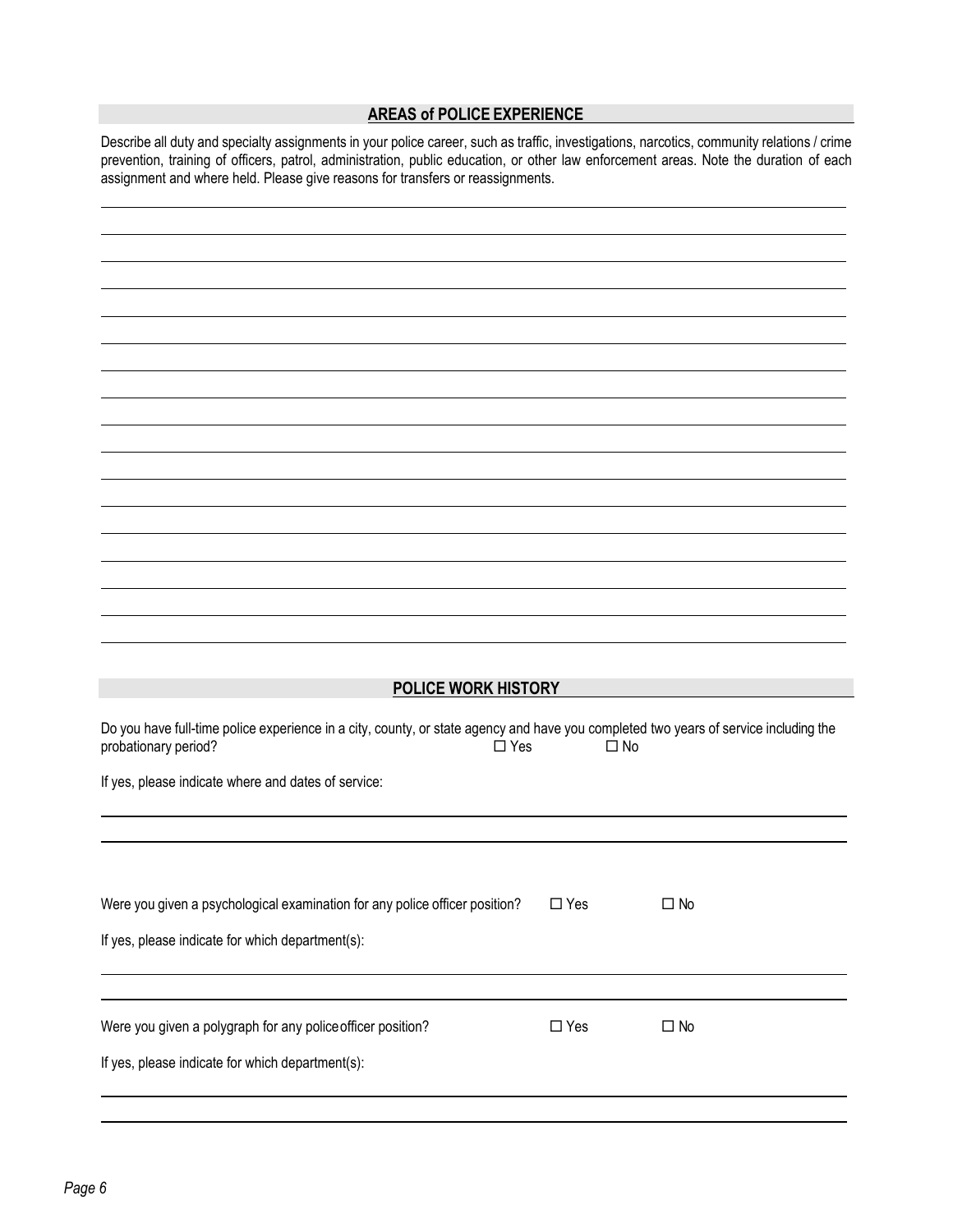Have you had a break of service in your lawenforcement career?  $\square$  Yes  $\square$  No

If yes, list dates not in active service, duration of break, and reason for break in service:

| Have you ever been certified as a police officer in any other state?  | $\Box$ Yes    | $\Box$ No |           |
|-----------------------------------------------------------------------|---------------|-----------|-----------|
| If yes, where and dates of employment:                                |               |           |           |
| Have you ever held part time Police Officer employment?               | Yes<br>$\Box$ |           | $\Box$ No |
| If yes, where and dates of employment:                                |               |           |           |
| Have you ever held any other professional licenses or certifications? | $\Box$ Yes    | $\Box$ No |           |
| If yes, please list:                                                  |               |           |           |
|                                                                       |               |           |           |

#### **Describe any information regarding the following areas:**

Innovative programs you implemented or recommended:

Commendations and/or special achievements:

Experience using computer software: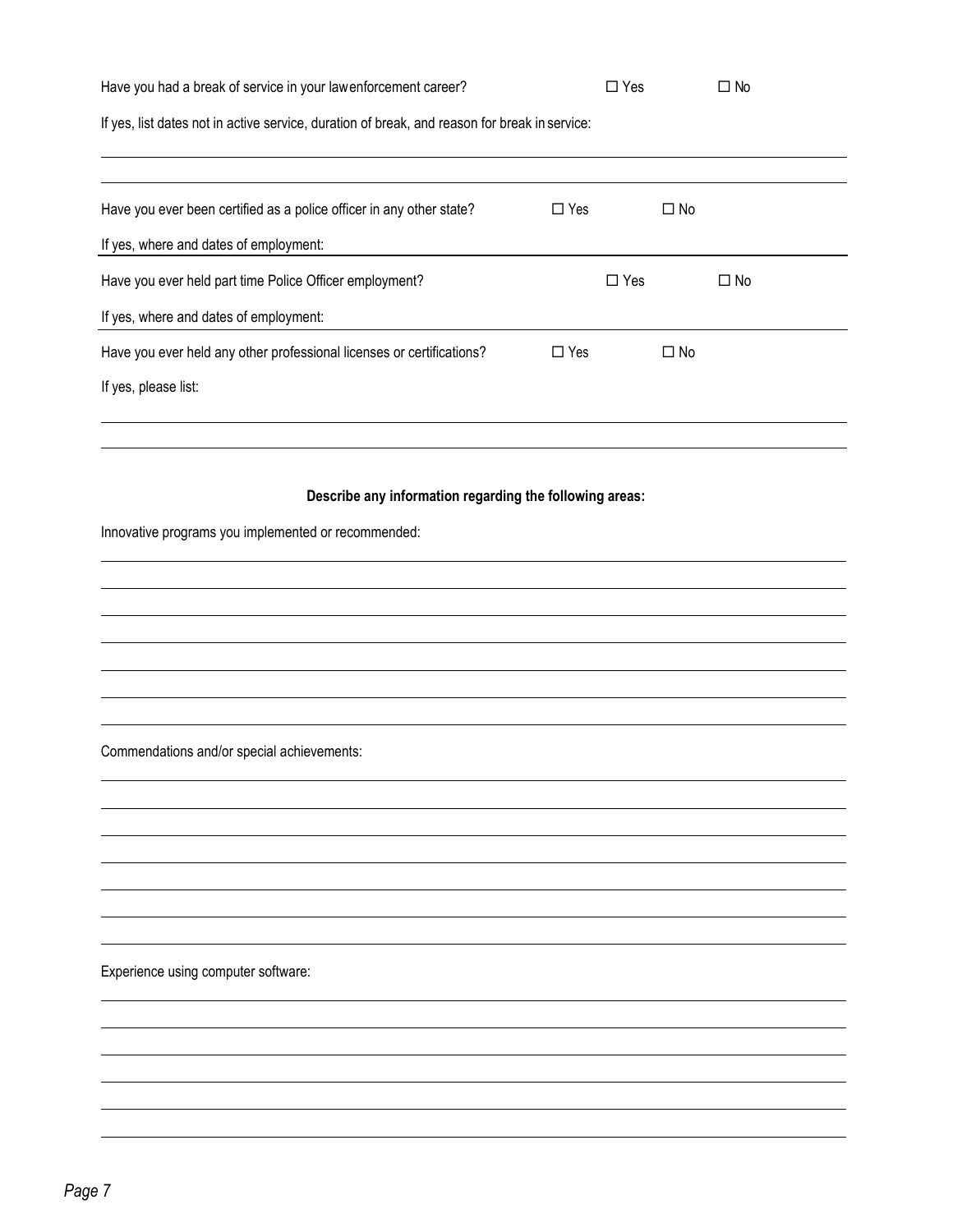| Please review the job description. Are you able to perform the essential job functions listed therein with or without reasonable                                                                                                     |                                                                                                                                                                                                                                      |                   |                      |
|--------------------------------------------------------------------------------------------------------------------------------------------------------------------------------------------------------------------------------------|--------------------------------------------------------------------------------------------------------------------------------------------------------------------------------------------------------------------------------------|-------------------|----------------------|
| accommodation?                                                                                                                                                                                                                       |                                                                                                                                                                                                                                      | $YES$ NO $\qquad$ |                      |
| ,我们也不能会在这里,我们的人们就会不能会在这里,我们也不能会不能会不能会不能会不能会不能会不能会不能会不能会不能会。""我们的人们就会不能会不能会不能会不能会                                                                                                                                                     |                                                                                                                                                                                                                                      |                   |                      |
|                                                                                                                                                                                                                                      |                                                                                                                                                                                                                                      |                   |                      |
|                                                                                                                                                                                                                                      | <u>MILITARY SERVICE Expression and the contract of the contract of the contract of the contract of the contract of the contract of the contract of the contract of the contract of the contract of the contract of the contract </u> |                   |                      |
| Are you now a member or veteran of the U.S. military service, including reserve forces or National Guard?                                                                                                                            |                                                                                                                                                                                                                                      |                   |                      |
|                                                                                                                                                                                                                                      |                                                                                                                                                                                                                                      |                   | NO <sub>1</sub>      |
| If YES, which branch of service do, or did, you serve in? Letter that the server of the service of the server of the server of the server of the server of the server of the server of the server of the server of the server        |                                                                                                                                                                                                                                      |                   |                      |
|                                                                                                                                                                                                                                      |                                                                                                                                                                                                                                      |                   |                      |
| Were you ever convicted at a court-martial?                                                                                                                                                                                          |                                                                                                                                                                                                                                      | <b>YES</b>        | $NO$ <sub>----</sub> |
|                                                                                                                                                                                                                                      |                                                                                                                                                                                                                                      |                   |                      |
|                                                                                                                                                                                                                                      |                                                                                                                                                                                                                                      |                   |                      |
| Were you Honorably Discharged?                                                                                                                                                                                                       |                                                                                                                                                                                                                                      | <b>YES</b>        | NO                   |
| If NO, explain in detail: <u>example and the set of the set of the set of the set of the set of the set of the set of the set of the set of the set of the set of the set of the set of the set of the set of the set of the set</u> |                                                                                                                                                                                                                                      |                   |                      |
|                                                                                                                                                                                                                                      |                                                                                                                                                                                                                                      |                   |                      |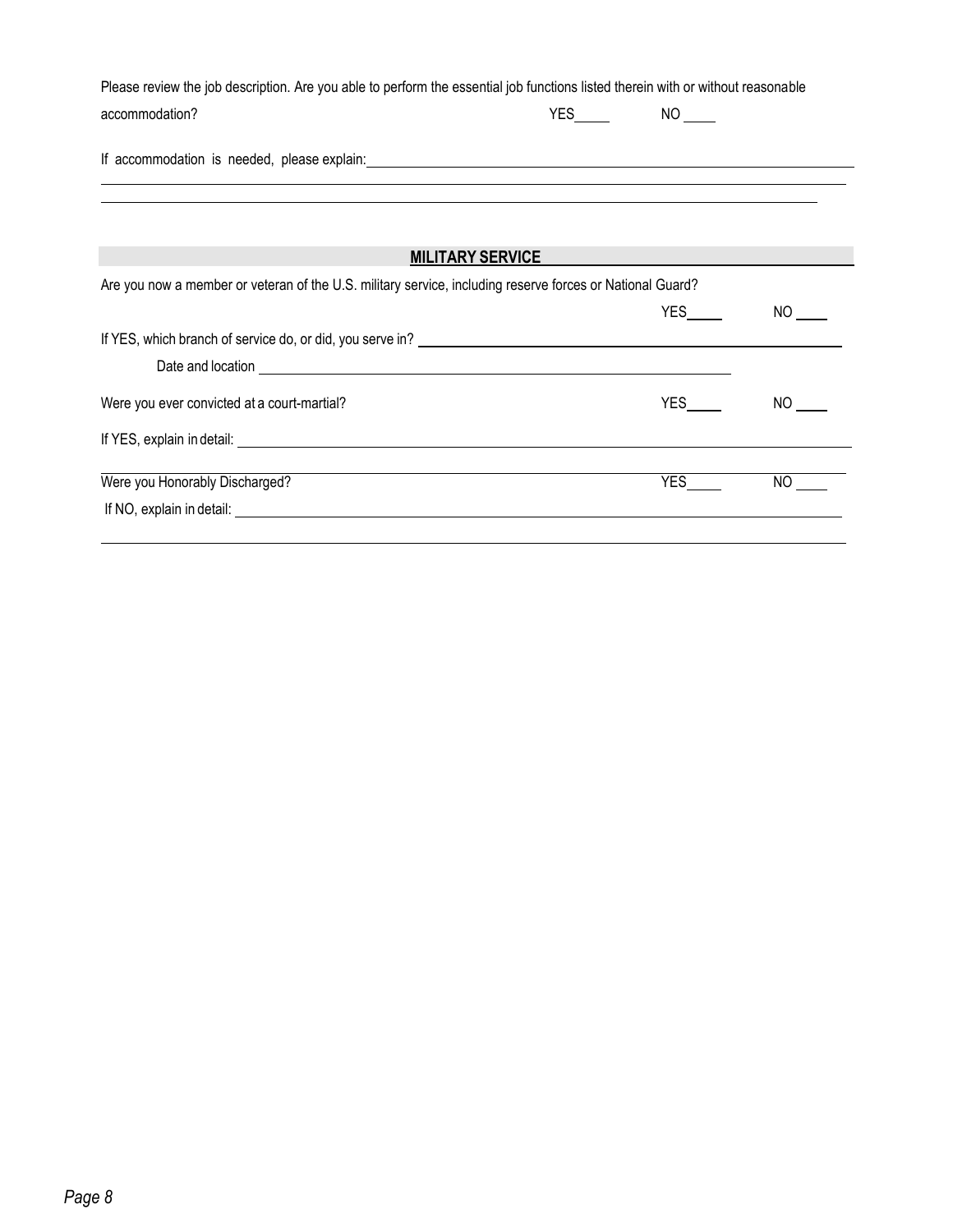## **INTEREST STATEMENT**

**Please indicate your interest in and qualifications for becoming a police officer with the Ottawa Police Department:**

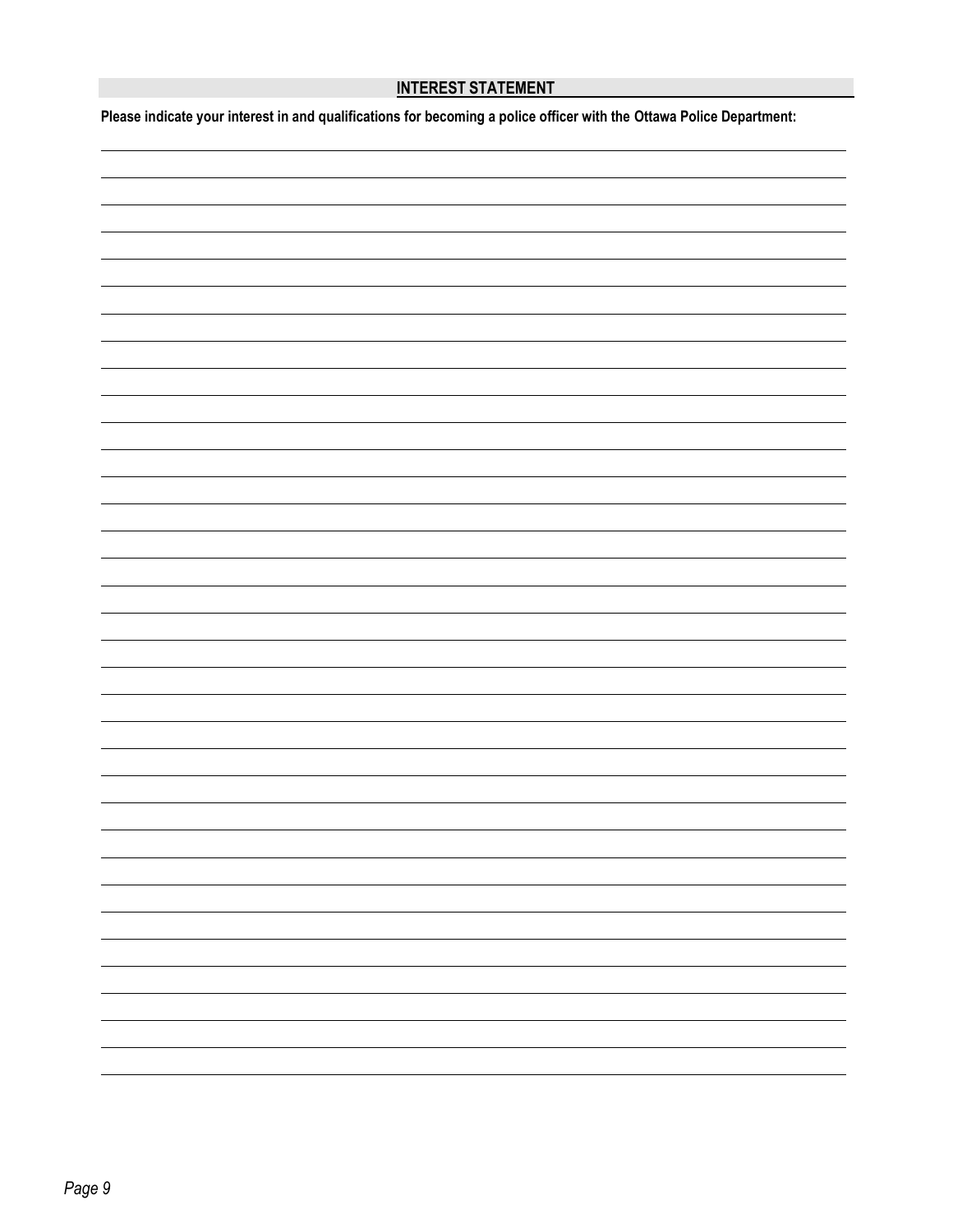## **REFERENCES**

|            | Department or its designee reserves the right to contact the references at any time. | Please list five (5) adults not related to you and not former employers, whom you have known for at least three (3) years. All persons<br>to whom you refer will be asked to appraise your character, ability, experience, personality and other qualities. The Ottawa Police |  |  |
|------------|--------------------------------------------------------------------------------------|-------------------------------------------------------------------------------------------------------------------------------------------------------------------------------------------------------------------------------------------------------------------------------|--|--|
|            |                                                                                      |                                                                                                                                                                                                                                                                               |  |  |
|            |                                                                                      |                                                                                                                                                                                                                                                                               |  |  |
|            |                                                                                      |                                                                                                                                                                                                                                                                               |  |  |
|            |                                                                                      |                                                                                                                                                                                                                                                                               |  |  |
|            |                                                                                      |                                                                                                                                                                                                                                                                               |  |  |
|            |                                                                                      |                                                                                                                                                                                                                                                                               |  |  |
|            |                                                                                      |                                                                                                                                                                                                                                                                               |  |  |
|            |                                                                                      |                                                                                                                                                                                                                                                                               |  |  |
|            |                                                                                      |                                                                                                                                                                                                                                                                               |  |  |
|            |                                                                                      |                                                                                                                                                                                                                                                                               |  |  |
|            |                                                                                      |                                                                                                                                                                                                                                                                               |  |  |
|            |                                                                                      |                                                                                                                                                                                                                                                                               |  |  |
|            |                                                                                      | Home phone__________________________________Cell phone__________________________Business phone _____________________                                                                                                                                                          |  |  |
|            |                                                                                      | Number of years acquainted Number of years acquainted                                                                                                                                                                                                                         |  |  |
|            |                                                                                      |                                                                                                                                                                                                                                                                               |  |  |
|            |                                                                                      | Relationship Network and Changes and Changes and Changes and Changes and Changes and Changes and Changes and Changes and Changes and Changes and Changes and Changes and Changes and Changes and Changes and Changes and Chang                                                |  |  |
|            |                                                                                      |                                                                                                                                                                                                                                                                               |  |  |
|            |                                                                                      | Home phone__________________________________Cell phone__________________________Business phone _______________                                                                                                                                                                |  |  |
|            |                                                                                      |                                                                                                                                                                                                                                                                               |  |  |
|            |                                                                                      |                                                                                                                                                                                                                                                                               |  |  |
|            |                                                                                      |                                                                                                                                                                                                                                                                               |  |  |
|            |                                                                                      |                                                                                                                                                                                                                                                                               |  |  |
|            |                                                                                      |                                                                                                                                                                                                                                                                               |  |  |
| Occupation | Number of years acquainted                                                           |                                                                                                                                                                                                                                                                               |  |  |

Email address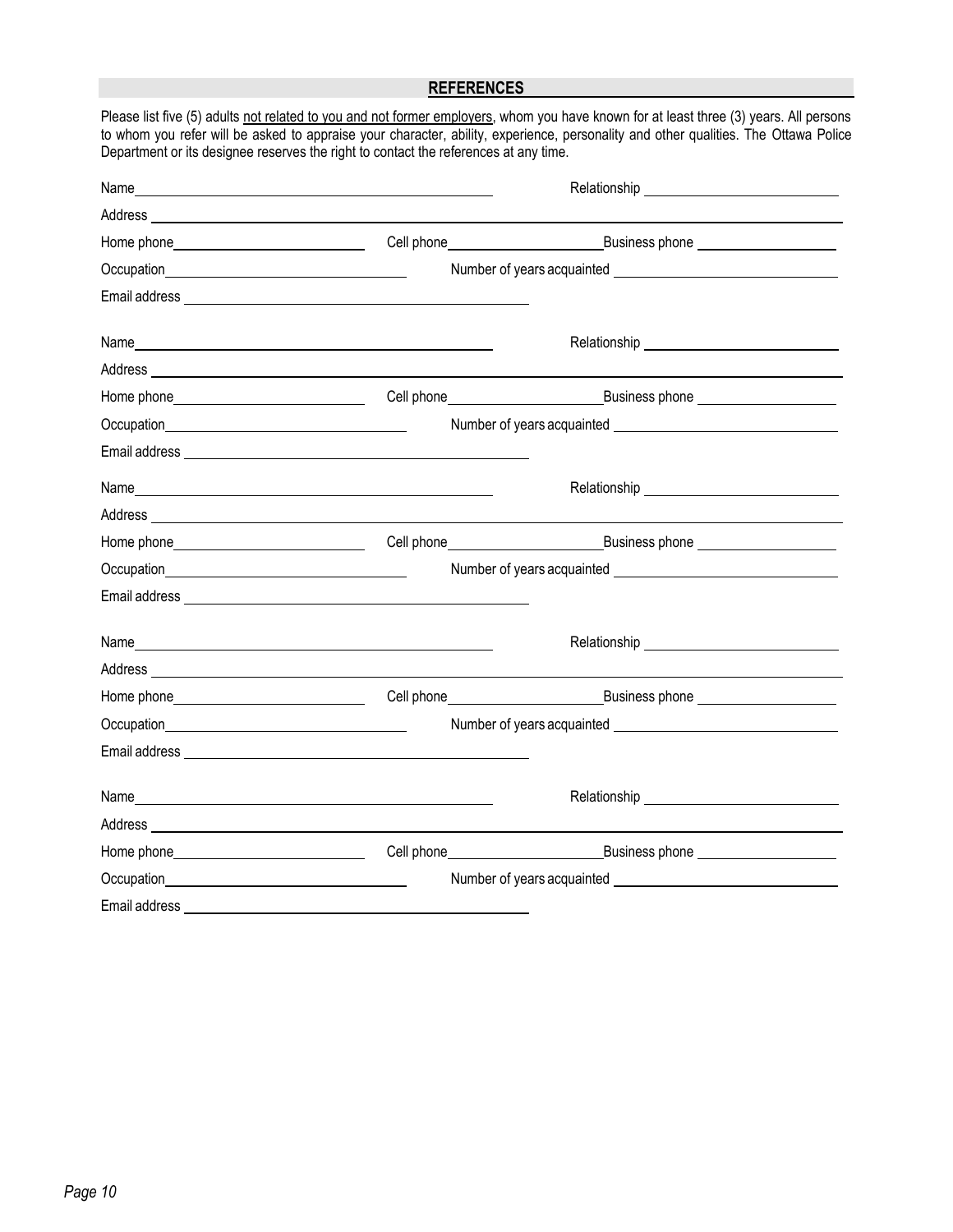# **DISQUALIFICATION NOTICE**

The Rules and Regulations of the City of Ottawa Board of Fire and Police Commissioners (BFPC) govern the testing and hiring processes. According to the Rules, the BFPC may refuse to examine or, after examination, refuse to certify as eligible, or refuse to hire, a candidate who:

- a. is found lacking in any of the established preliminary requirements for the service for which he or she applies;
- b. is physically unable to perform the essential duties of the position to which he or she seeks appointment with or without a reasonable accommodation;
- c. abuses alcohol ,drugs or illegal narcotics (including but not limited to any marijuana use within the last 3 years and/or narcotics use within the last 5 years);
- d. has been convicted of a felony or any crime involving moral turpitude; no firefighter or police officer candidate shall be disqualified for any misdemeanor convictions except those listed in 65 ILCS 5/10-2.1-6 of the BFPC Act;
- e. has been dismissed for disciplinary reasons from any public service for good cause;
- f. has been or attempted to be deceptive or fraudulent in his or her application;
- g. is lacking in personal qualifications, educational requirements, or health qualifications;
- h. has character and/or employment references that are unsatisfactory;
- i. has applied for a position of a police officer and is or has been classified by his or her Local Selective Service Draft Board as a conscientious objector;
- j. has been previously disqualified as an eligible candidate by the BFPC from an existing Ottawa eligibility list; and/or
- k. has been previously disqualified for employment with the City of Ottawa due to the failure of a polygraph exam, or police background investigation.

I, as a prospective candidate for a position with the City of Ottawa, have read and understood these standards for disqualification.

Applicant Signature:

Date: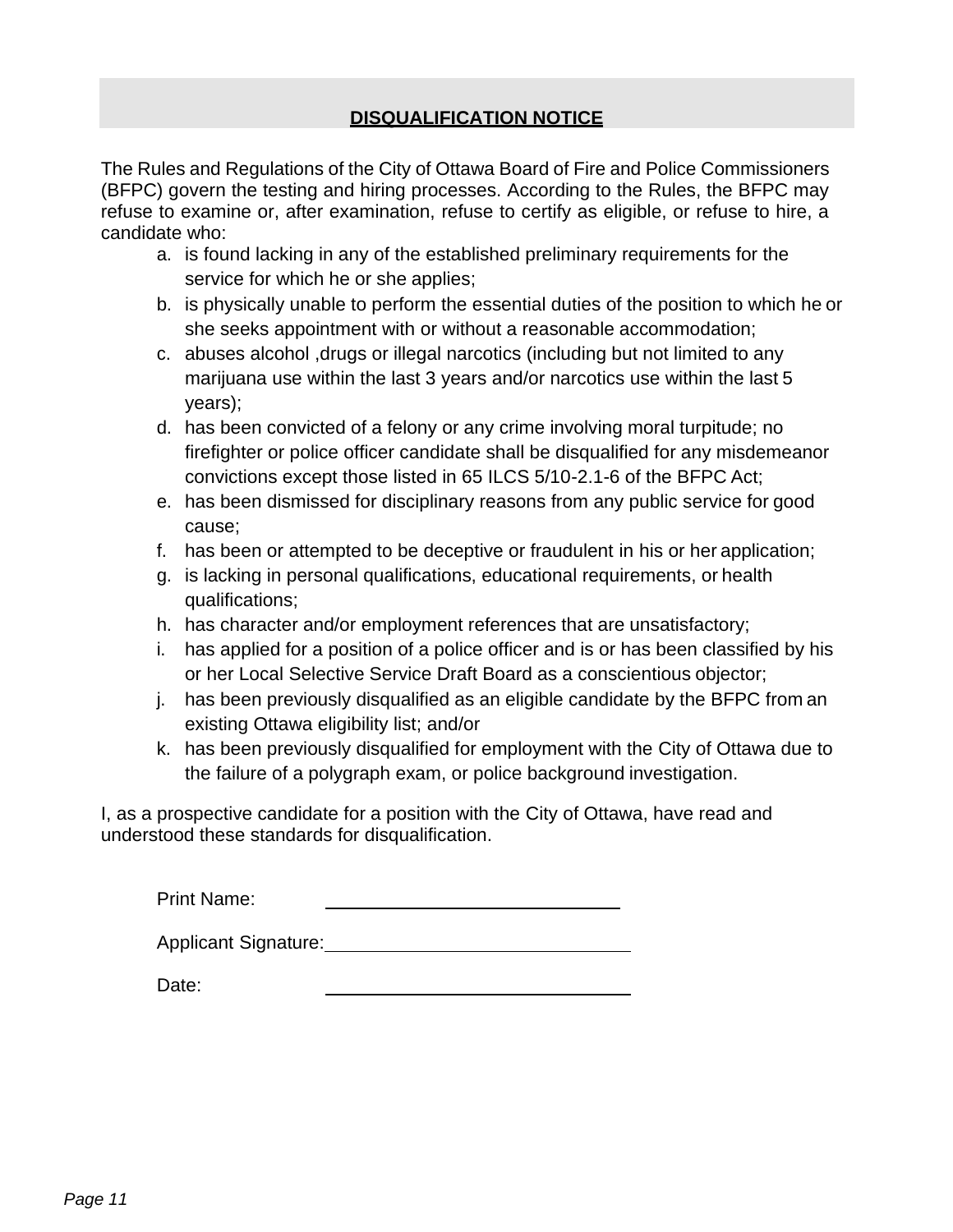### **ACKNOWLEDGMENT and GENERAL RELEASE OF ALL CLAIMS**

### **Read the following carefully before signing.**

I, the undersigned, certify that I have read and fully comprehend this application for employment in its entirety. I acknowledge that the information provided on this application for employment and other submitted application materials is true, complete, and correct to the best of my knowledge. I understand and agree that any incorrect statement, falsification, misrepresentation or omission of any information in connection with this application for employment / other submitted application materials, whenever or however discovered, may result in the rejection of my application for employment or termination of employment without notice or benefits.

In consideration of my participation in the employment process, I authorize an investigation by the Ottawa Police Department, the City of Ottawa or its officials, employees, appointees, contractors, agents or representatives – jointly termed "the Employer" - of my employment history, background and criminal history, credit history, education, military service, and activities. I authorize the Employer to request and receive such information. I authorize my current / former employers to furnish their records of my service, my reasons for leaving their employ, and all other information they may have concerning me, to the Employer. I understand that the Employer is not responsible for the accuracy or completeness of the information contained in any reports. I agree to cooperate in such an investigation. I hereby fully release and discharge the Employer, its successors, heirs, executors, administrators and assigns, from all rights, claims, and damages, whether to person or property, whether known, unknown, foreseen or unforeseen, and all actions of any type whatsoever, which I may have against the Employer arising out of my participation in the employment process. This release is intended to release all claims for injuries, damages, or loss of any kind whatsoever to me, my persons or property, real or personal, whether known, unknown, foreseen, or unforeseen which I may have against the Employer. I understand and acknowledge the significance and consequences of such specific intention to release all claims and do hereby assume full responsibility for any and all expenses, liabilities, injuries, damages, and/or losses that may incur from participating in the employment process.

I understand that all tests, assessments, and results thereof become the property of the City of Ottawa Board of Police and Fire Commissioners and are not subject to review.

I understand that submission of an application for employment does not obligate the Employer to engage in further review of my application for employment. I understand that this document does not constitute an offer of employment or employment contract and establishes no obligation on the part of the Employer to employ me.

Print Name:

Applicant Signature:

Date:

In signing this document, I understand that I am releasing or giving up certain potential legal rights. I further acknowledge that I have fully read this document and am fully aware of the consequences thereof. Being so informed, I knowingly and voluntarily execute this release.

Printed Name

Signature Date Date of the Contract of the Contract of the Contract of the Date Date Date Date of the Contract of the Contract of the Contract of the Contract of the Contract of the Contract of the Contract of the Contract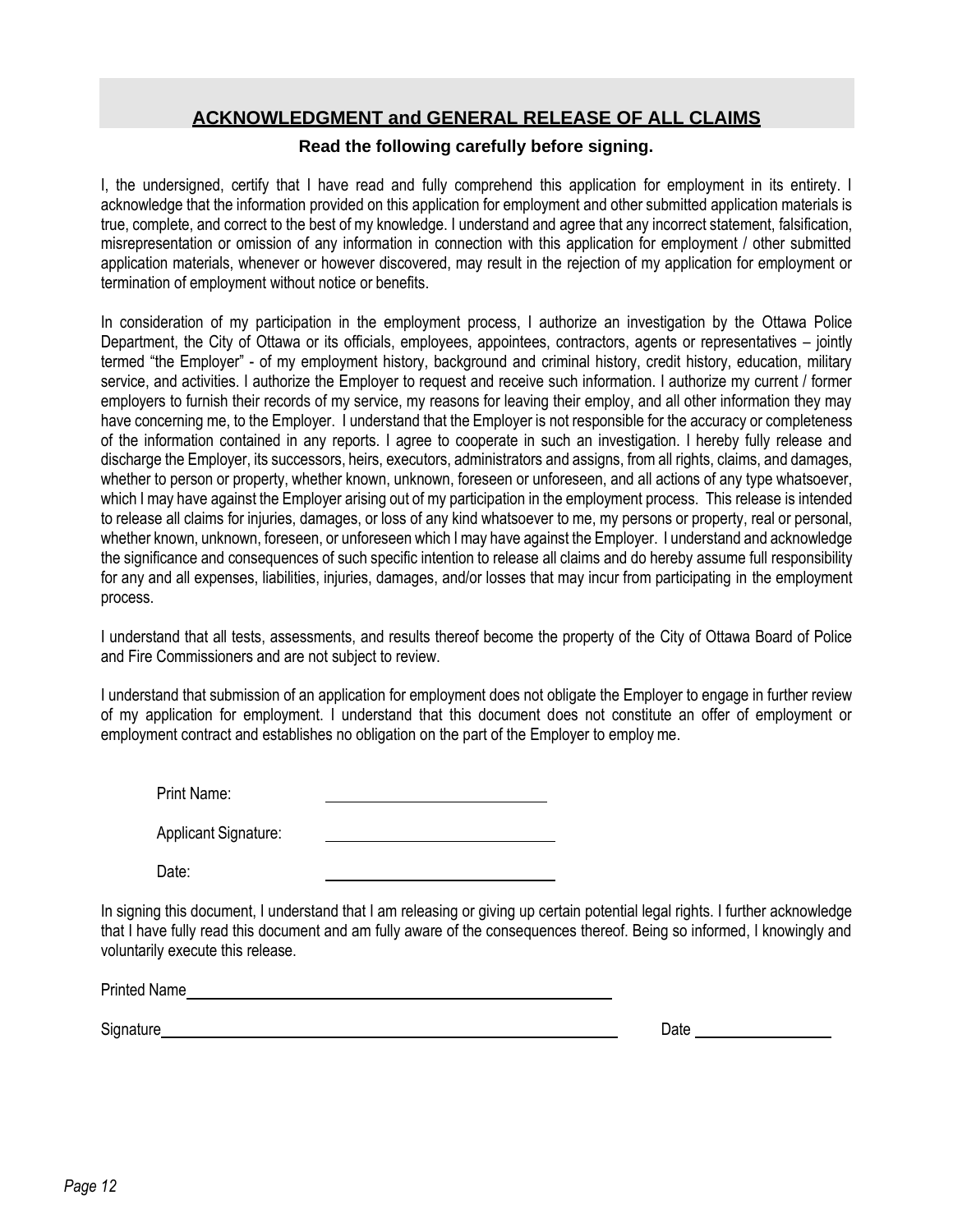# **AUTHORIZATION TO RELEASE INFORMATION**

Date

#### TO WHOM IT MAY CONCERN:

I hereby authorize a comprehensive investigation intomy background, including, but not limited to, all statements contained in this application and any other document(s) submitted in connection therewith, and permit the Board of Fire and Police Commissioners, Ottawa Police Department, the City of Ottawa or its officials, employees, appointees, contractors, agents or representatives – jointly termed "the Employer" - to obtain and use all information relating to my previous and current employment, education, military record, credit record, criminal conviction history, personal characteristics and all other information which may bear favorably or unfavorably upon my application for employment made to the Ottawa Department.

I also authorize my previous employers, the educational institutions I attended, any other organizations and individuals to disclose information about me on the subjects covered by this application form or related documents to the Employer. Any individual, educational institution, organization or business entity is hereby released from any and all liability for any damages, which may arise as a result of providing such information. I also agree to release the Employer, from any and all liability arising from the use of the information obtained through the investigation of my background and any action taken based on such information.

As part of the procedure for processing my employment application, an investigative inquiry may be made into my background, which will concern my character and general reputation. Under the Fair Credit Reporting Act, I am entitled, upon my written request, to receive information as to the nature and scope of the investigation.

I also consent to the release to the Employer of any and all medical records prepared during the physical examination I am required to undergo for employment with the Ottawa Police Department.

If I have had any questions concerning the application process, I have contacted the Board of Police and Fire Commissioners and discussed those questions with the Commissioners to my satisfaction.

A duplicate of this form shall carry the same force as the original. This document is effective for two years from date indicated above.

Signature:

Printed Name:

Street Address, City, State, Zip: 30. The State of the State of The State of The State of The State of The State of The State of The State of The State of The State of The State of The State of The State of The State of Th

If you have any questions, please contact: Brent Roalson Police Chief 815.433.2131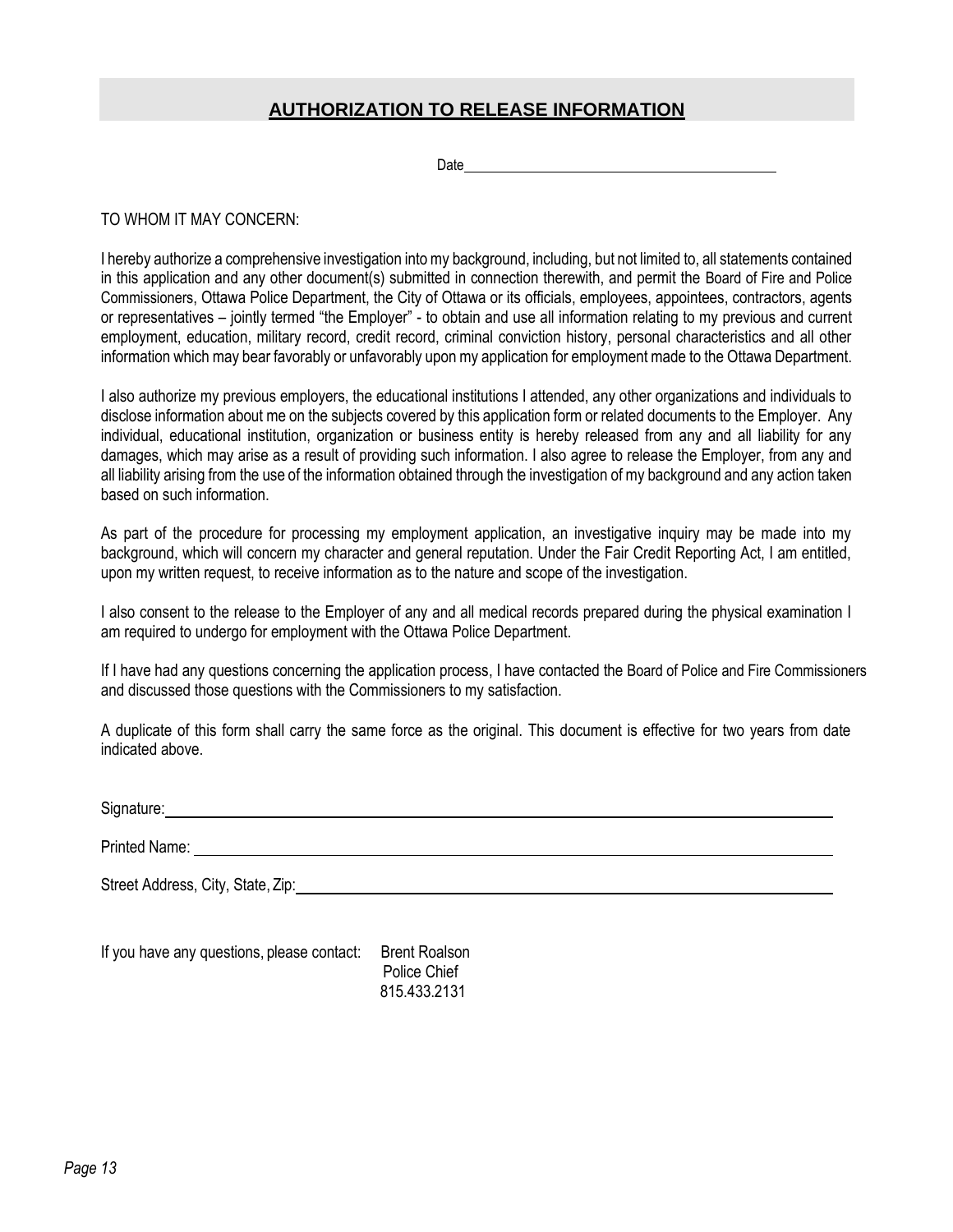#### **REQUEST, AUTHORIZATION, CONSENT AND RELEASE FOR BACKGROUND INFORMATION**

#### PLEASE TYPE OR PRINT

**I:**

| <b>_AST NAMF</b> | <b>FIRST NAME</b> | <b>MIDDLE NAME</b> (PLEASE INCLUDE Jr)<br>III Etc.<br>Sr |
|------------------|-------------------|----------------------------------------------------------|

Have carefully read and understand this Disclosure and Authorization form as well as the attached Summary of Rights under the Fair Credit Reporting Act. By my signature below, I consent to preparation of background reports by a consumer reporting agency such as Backgrounds Online, and to the release of such background reports to the Company and its designated representatives and agents, for the purpose of assisting the Company in making a determination as to my eligibility for employment (including independent contractor assignments, as applicable), promotion, retention or for other lawful employment purposes. I understand that if the Company hires me or contracts for my services, my consent will apply, and the Company may obtain background reports throughout my employment or contract period.

I understand that information contained in my employment or contractor application, or otherwise disclosed by me before or during my employment or contract assignment, if any, may be used for the purpose of obtaining and evaluating background reports on me. I also understand that nothing herein shall be construed as an offer of employment or contract for services.

I hereby authorize law enforcement agencies, learning institutions (including public and private schools and universities), information service bureaus, credit bureaus, record/data repositories, courts (federal, state and local), motor vehicle records agencies, my past or present employers, the military, and other individuals and sources to furnish any and all information on me that is requested by the consumer reporting agency.

By my signature below, I also certify the information I provided on and in connection with this form is true, accurate and complete. I agree that this form in original, faxed, photocopied or electronic (including electronically signed) form, will be valid for any background reports that may be requested by or on behalf of the company.

#### **California, Minnesota and Oklahoma Applicants only:**

Check box if you request a copy of any consumer report ordered on you.

**LAW ENFORCEMENT AGENCIES AND OTHER ENTITIES FOR POSITIVE IDENTIFICATION PURPOSES REQUIRE THE FOLLOWING INFORMATION WHEN CHECKING PUBLIC RECORDS. IT IS CONFIDENTIAL AND WILL NOT BE USED FOR ANY OTHER PURPOSES.**

| <b>Signed</b>                                   |               |       |      | <b>Today's Date</b>                                           |          |                |  |  |
|-------------------------------------------------|---------------|-------|------|---------------------------------------------------------------|----------|----------------|--|--|
| <b>Printed Name</b>                             |               |       |      | <b>Position Applied For</b>                                   |          |                |  |  |
| <b>Social Security Number</b><br>Date of Birth  |               |       |      | <b>Driver's License Number</b>                                |          | <b>State</b>   |  |  |
| Other names you have used or are also known as: |               |       |      |                                                               |          |                |  |  |
|                                                 |               |       |      | PLEASE PROVIDE ALL RESIDENTIAL ADDRESSES FOR THE PAST 7 YEARS |          |                |  |  |
| <b>Current Address:</b>                         |               |       |      |                                                               |          |                |  |  |
|                                                 | <b>Street</b> | Apt.# | City | State                                                         | Zip Code | How long here? |  |  |
| <b>Former Address:</b>                          |               |       |      |                                                               |          |                |  |  |
|                                                 | <b>Street</b> | Apt.# | City | <b>State</b>                                                  | Zip Code | How long here? |  |  |
| <b>Former Address:</b>                          |               |       |      |                                                               |          |                |  |  |
|                                                 | <b>Street</b> | Apt.# | City | <b>State</b>                                                  | Zip Code | How long here? |  |  |
| May we contact your current employer?           |               | Yes   | No   |                                                               |          |                |  |  |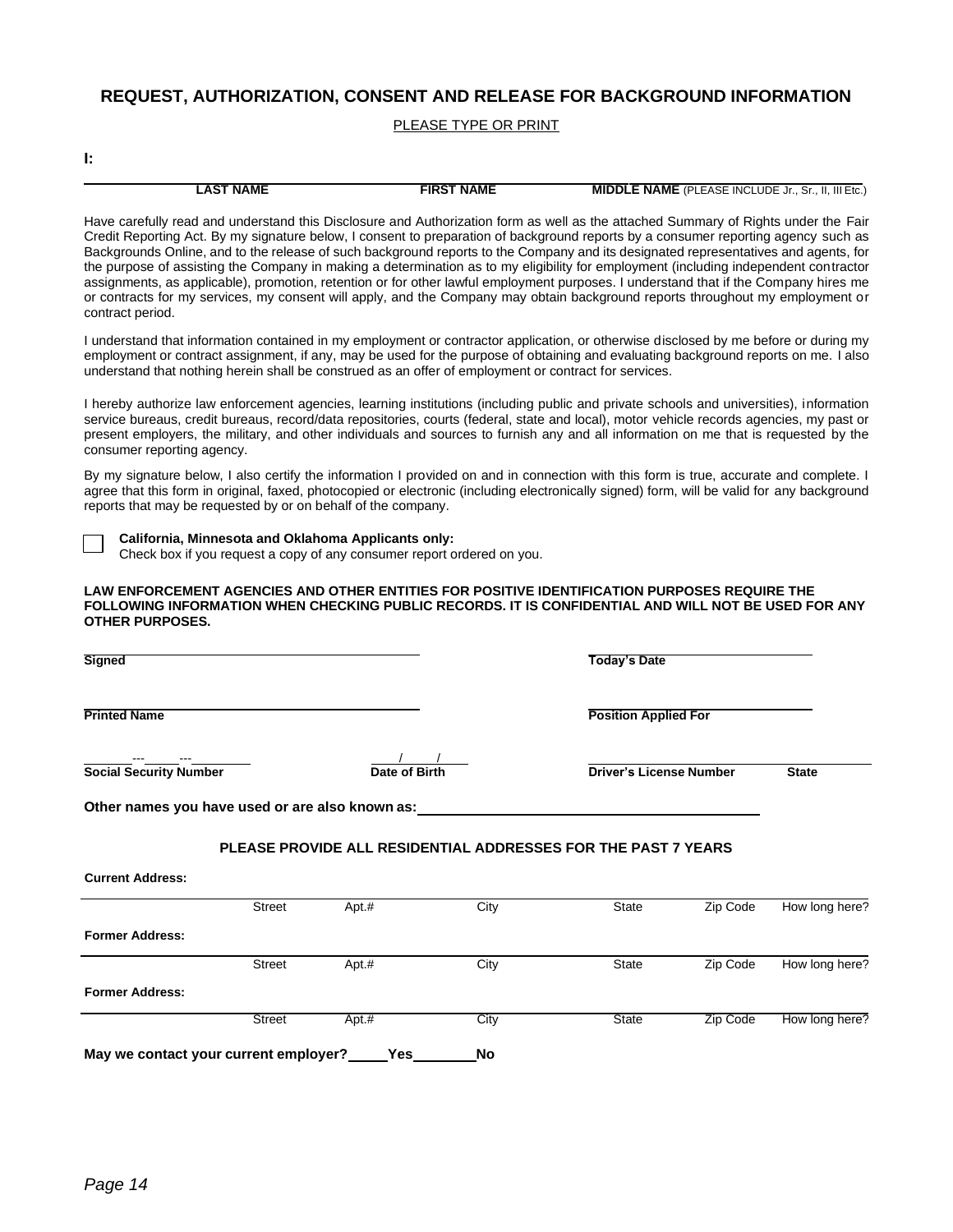Para información en español, visite www.consumerfinance.gov/learnmore o escribe a la Consumer Financial Protection Bureau, 1700 G Street N.W., Washington, DC 20552.

### **A Summary of Your Rights Under the Fair Credit Reporting Act**

The federal Fair Credit Reporting Act (FCRA) promotes the accuracy, fairness, and privacy of information in the files of consumer reporting agencies. There are many types of consumer reporting agencies, including credit bureaus and specialty agencies (such as agencies that sell information about check writing histories, medical records, and rental history records). Here is a summary of your major rights under FCRA. **For more information, including information about additional rights, go to www.consumerfinance.gov/learnmore or write to: Consumer Financial Protection Bureau, 1700 G Street N.W., Washington, DC 20552.** 

**You must be told if information in your file has been used against you**. Anyone who uses a credit report or another type of consumer report to deny your application for credit, insurance, or employment – or to take another adverse action against you – must tell you, and must give you the name, address, and phone number of the agency that provided the information.

**You have the right to know what is in your file**. You may request and obtain all the information about you in the files of a consumer reporting agency (your "file disclosure"). You will be required to provide proper identification, which may include your Social Security number. In many cases, the disclosure will be free. You are entitled to a free file disclosure if: o a person has taken adverse action against you because of information in your credit report; or you are the victim of identity theft and place a fraud alert in your file; o your file contains inaccurate information as a result of fraud; o you are on public assistance; o you are unemployed but expect to apply for employment within 60 days. In addition, all consumers are entitled to one free disclosure every 12 months upon request from each nationwide credit bureau and from nationwide specialty consumer reporting agencies. See www.consumerfinance.gov/learnmore for additional information.

**You have the right to ask for a credit score.** Credit scores are numerical summaries of your credit-worthiness based on information from credit bureaus. You may request a credit score from consumer reporting agencies that create scores or distribute scores used in residential real property loans, but you will have to pay for it. In some mortgage transactions, you will receive credit score information for free from the mortgage lender.

**You have the right to dispute incomplete or inaccurate information**. If you identify information in your file that is incomplete or inaccurate, and report it to the consumer 2 reporting agency, the agency must investigate unless your dispute is frivolous. See www.consumerfinance.gov/learnmore for an explanation of dispute procedures.

**Consumer reporting agencies must correct or delete inaccurate, incomplete, or unverifiable information**. Inaccurate, incomplete, or unverifiable information must be removed or corrected, usually within 30 days. However, a consumer reporting agency may continue to report information it has verified as accurate.

**Consumer reporting agencies may not report outdated negative information**. In most cases, a consumer reporting agency may not report negative information that is more than seven years old, or bankruptcies that are more than 10 years old.

**Access to your file is limited**. A consumer reporting agency may provide information about you only to people with a valid need – usually to consider an application with a creditor, insurer, employer, landlord, or other business. The FCRA specifies those with a valid need for access.

**You must give your consent for reports to be provided to employers**. A consumer reporting agency may not give out information about you to your employer, or a potential employer, without your written consent given to the employer. Written consent generally is not required in the trucking industry. For more information, go to www.consumerfinance.gov/learnmore.

**You may limit "prescreened" offers of credit and insurance you get based on information in your credit report**. Unsolicited "prescreened" offers for credit and insurance must include a toll-free phone number you can call if you choose to remove your name and address form the lists these offers are based on. You may opt out with the nationwide credit bureaus at 1-888-5-OPTOUT (1-888-567-8688).